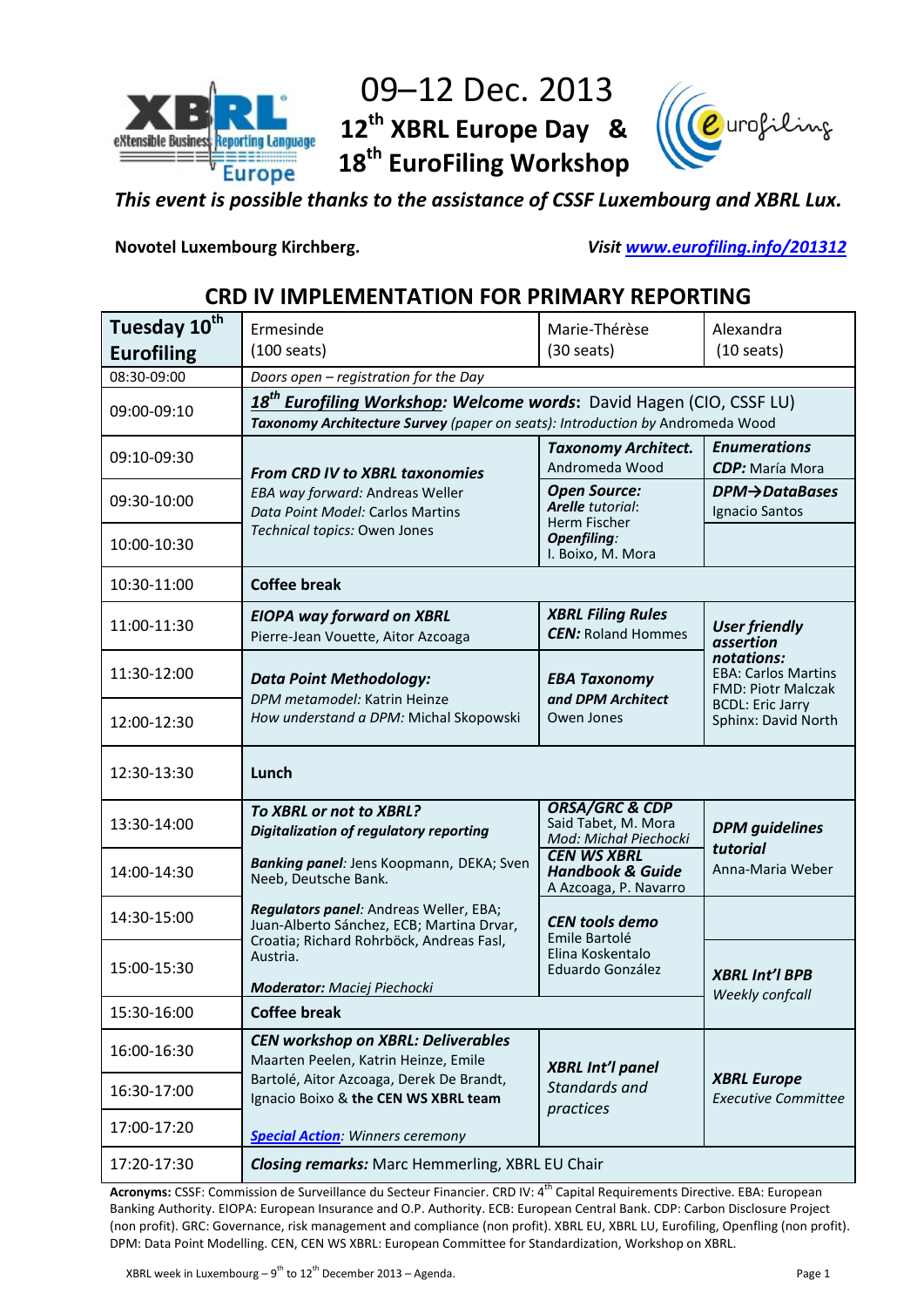| Wed. 11 <sup>th</sup><br><b>XBRL EU Day</b> | Ermesinde<br>$(100 \text{ seats})$                                                                                                                                                 | Marie-<br>Thérèse<br>$(30 \text{ seats})$ | Alexandra<br>$(10 \text{ seats})$                      |
|---------------------------------------------|------------------------------------------------------------------------------------------------------------------------------------------------------------------------------------|-------------------------------------------|--------------------------------------------------------|
| 08:30-09:00                                 | Doors open - registration for the Day                                                                                                                                              |                                           |                                                        |
| 09:00-09:10                                 | 12 <sup>th</sup> XEU Day - Plenary session. Welcome words - Serge de Cillia, Chair XBRL Lux -<br>Marc Hemmerling, Chair XBRL Europe - Gilles Maguet, Secretary General XBRL Europe |                                           |                                                        |
| 09:10-09:40                                 | Francisco García Morán, European Commission's Chief IT Advisor:<br>Standards in the European Union: Framework, Challenges and Opportunities.                                       |                                           |                                                        |
| 09:40-10:05                                 | <b>EIOPA Update</b><br>Pierre-Jean Vouette, EIOPA                                                                                                                                  |                                           |                                                        |
| 10:05-10:30                                 | <b>EBA Update</b><br>Andreas Weller, EBA                                                                                                                                           |                                           |                                                        |
| 10:30-11:00                                 | <b>Coffee break</b>                                                                                                                                                                |                                           |                                                        |
| 11:00-11:30                                 | <b>Working Group sessions</b><br><b>xEBR Business Register</b> (Thomas Verdin)<br>- Interconnection between Business Registers (news and actions)                                  | <b>XEU IFRS</b><br>(Pierre                | <b>XEU Adoption</b><br>(Gilles Maguet,<br>Dave Van Den |
| 11:30-12:00                                 | - Transparency updates (listed companies) - - BACH liaison<br>-BR contribution to IFRSSAM white paper - 2014 agenda                                                                | Hamon)                                    | Ende)                                                  |
| 12:00-12:30                                 | Panel: Business Registers, IFRSSAM and Usability<br>Thomas Verdin, Pierre Hamon, Rita Ogun-Clijmans                                                                                |                                           | <b>XEU Euromarcom</b><br>(Poul Kjaer)                  |
| 12:30-13:30                                 | Lunch                                                                                                                                                                              |                                           |                                                        |
| 13:30-13:50                                 | 12 <sup>th</sup> XEU Day - Plenary session.<br>XBRL in Asia - last developments - Yoshiaki Wada -<br>XBRL Japan & XII Board of Directors                                           |                                           |                                                        |
| 13:50-14:10                                 | <b>XII Evolutions</b><br>John Turner, CEO XII                                                                                                                                      |                                           |                                                        |
| 14:10-14:20                                 | EU directives & XBRL Europe update<br>Gilles Maguet, XEU Secretary general                                                                                                         |                                           |                                                        |
| 14:20-14:40                                 | New directives - Maystadt report - ESMA - EFRAG<br>and EC Piotr Madziar, European Commission                                                                                       |                                           |                                                        |
| 14:40-15:00                                 | <b>The IASB Disclosure Initiative</b><br>Kristy Robinson, XBRL responsible at IASB                                                                                                 |                                           |                                                        |
| 15:00-15:15                                 | <b>XEU IFRS &amp; Securities WG update</b><br>Pierre Hamon, XBRL France & WG Chair                                                                                                 |                                           |                                                        |
| 15:15-15:30                                 | <b>XEU Usability WG update</b><br>Panel                                                                                                                                            |                                           |                                                        |
| 15:30-16:00                                 | <b>Coffee break</b>                                                                                                                                                                |                                           |                                                        |
| 16:00-16:15                                 | <b>XEU Business Register WG</b><br>Thomas Verdin, Theia & WG Chair                                                                                                                 |                                           | COREP / FINREP /                                       |
| 16:15-16:30                                 | <b>XEU Adoption WG update</b><br>Dave Van den Ende, Deloitte & WG Co Chair                                                                                                         |                                           | <b>SII coordination</b><br>(Derek De Brandt)           |
| 16:30-16:40                                 | <b>XEU Euromarcom - Next events</b><br>Poul Kjaer, XBRL Denmark & WG Chair                                                                                                         |                                           |                                                        |
| 16:40-16:50                                 | XEU COREP/FINREP/SII coordination<br>Derek De Brandt, WG Chair                                                                                                                     |                                           |                                                        |
| 16:50-17:00                                 | <b>Wrap-up session</b><br>Marc Hemmerling - Gilles Maguet                                                                                                                          |                                           |                                                        |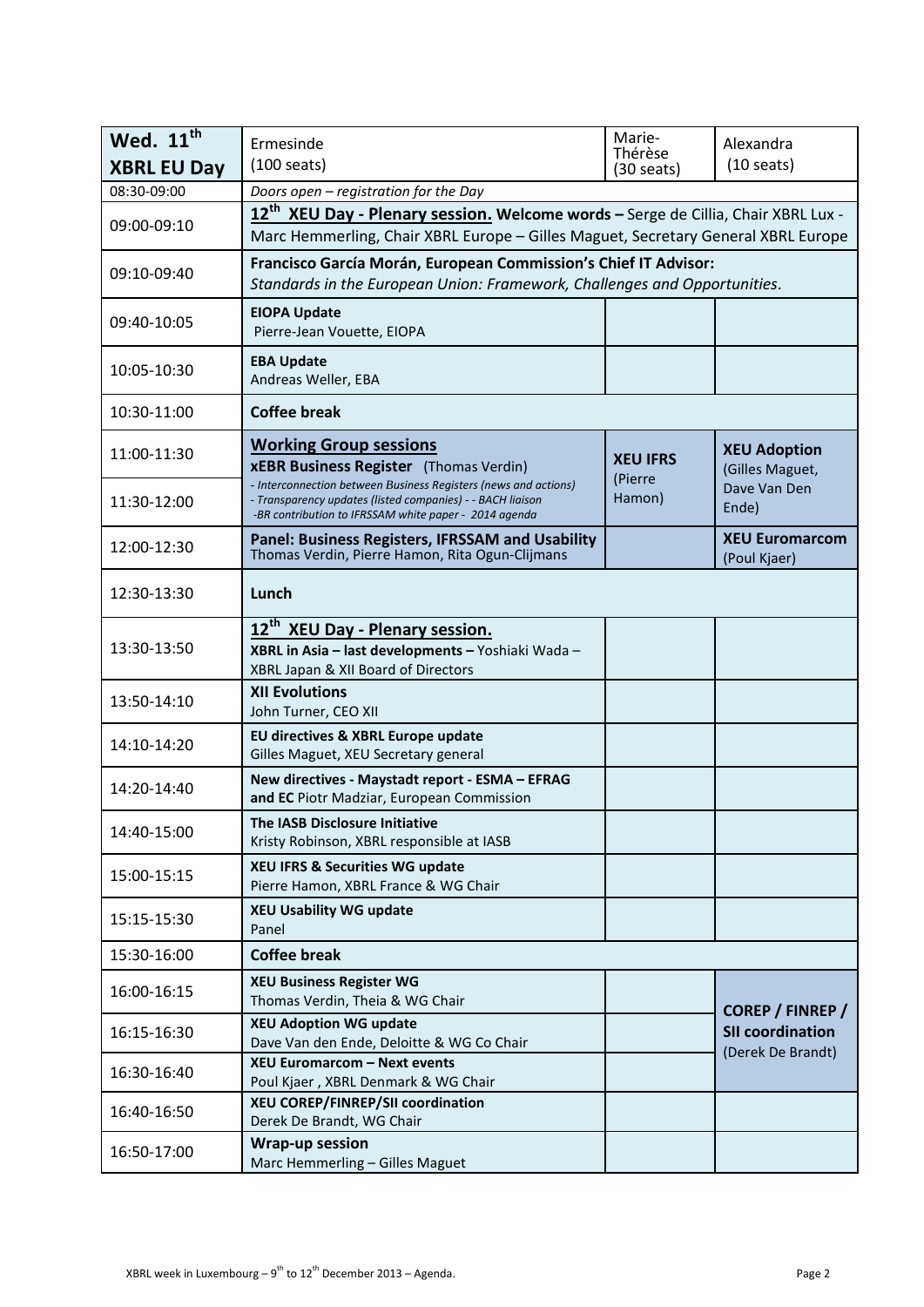# **Working Group Sessions: 9-12 December**

| Dec. 9 Monday. 13:30-17:30<br><b>CSSF LU</b><br>110, route d'Arlon          | Taxonomy Architecture (Coordinator: Eric Jarry)                                                                                                                                                                                                                                                                                                                                                                                                                                                                                                                                                                                                                              |
|-----------------------------------------------------------------------------|------------------------------------------------------------------------------------------------------------------------------------------------------------------------------------------------------------------------------------------------------------------------------------------------------------------------------------------------------------------------------------------------------------------------------------------------------------------------------------------------------------------------------------------------------------------------------------------------------------------------------------------------------------------------------|
| Dec. 9 Monday. 08:30-12:30                                                  | <b>ORSA/GRC</b> (Coordination: John Dill, Michał Piechocki)                                                                                                                                                                                                                                                                                                                                                                                                                                                                                                                                                                                                                  |
| <b>CSSF LU</b><br>110, route d'Arlon                                        | The ORSA are principles based, and they effectively place the burden of<br>compliance on the management of the entity. It is believed that with the<br>extension of the adoption of the ORSA globally supervisory interest will<br>heighten, and challenges with efficiency, consistency, and comparability<br>will emerge. Essentially principles will lead to practices, practices will<br>instill best practices, and ultimately best practices will need standards in<br>order to efficiently drive consistency and comparability of application<br>and output for national, regional, and global supervision and<br>understanding of multi-nationals and like entities. |
|                                                                             | The purpose of this initiative is to leverage the XBRL standard for the<br>exchange of Own Risk and Solvency Assessment (ORSA) data within the<br>EU member states.                                                                                                                                                                                                                                                                                                                                                                                                                                                                                                          |
| Dec. 9 Monday.13:30-17:30                                                   | Standards and eSupervision (Coord: John Dill, Michał Piechocki)                                                                                                                                                                                                                                                                                                                                                                                                                                                                                                                                                                                                              |
| <b>CSSF LU</b><br>110, route d'Arlon                                        | Data standards, technology, supervisory frameworks, policies and<br>guidelines, as well as legislation and technology must continually work in<br>synergy in order for the global supervisory objective of a sounder, safer,<br>financial system to be achieved. This synergy requires thought leadership<br>and innovation.                                                                                                                                                                                                                                                                                                                                                 |
|                                                                             | The purpose of this workshop is to begin the process of bringing<br>leadership and innovation to the Data Standards aspect of this challenge                                                                                                                                                                                                                                                                                                                                                                                                                                                                                                                                 |
|                                                                             | Join at www.webex.com Meeting 733 183 116 Password: 331501                                                                                                                                                                                                                                                                                                                                                                                                                                                                                                                                                                                                                   |
| Dec. 10 Tuesday. 13:30 - 16:00.                                             | XBRL EU Business Register WG (Chair: Thomas Verdin)                                                                                                                                                                                                                                                                                                                                                                                                                                                                                                                                                                                                                          |
| <b>Association des Banques et Banquiers,</b>                                | Open Data Charter & XBRL/xEBR<br>$\bullet$<br>Link with W3C's OrgReg vocabulary<br>٠                                                                                                                                                                                                                                                                                                                                                                                                                                                                                                                                                                                         |
| Luxembourg - 12, rue Erasme                                                 | 2014 work plan                                                                                                                                                                                                                                                                                                                                                                                                                                                                                                                                                                                                                                                               |
| Dec. 10 Tuesday. 13:30 - 16:00. ABBL                                        | <b>XEU IFRSSAM Working Group (Chair: Pierre Hamon)</b>                                                                                                                                                                                                                                                                                                                                                                                                                                                                                                                                                                                                                       |
| <b>Association des Banques et Banquiers,</b><br>Luxembourg - 12, rue Erasme | Work on the White Paper: Obtain input and agree on content<br>$\bullet$<br>of the sections                                                                                                                                                                                                                                                                                                                                                                                                                                                                                                                                                                                   |
| Dec. 11 Wed. 09:00 - 13:00                                                  | <b>CEN WS XBRL.</b> Final plenary session (Coord.: I. Boixo)                                                                                                                                                                                                                                                                                                                                                                                                                                                                                                                                                                                                                 |
| <b>Chambre de Commerce</b><br>7, rue Alcide de Gasperi                      | This CEN Workshop has prepared a series of CWA's that<br>promulgate XBRL deliverables (and proof of concepts) on a wider<br>and standardised basis in Europe, as recommended by the EBA.                                                                                                                                                                                                                                                                                                                                                                                                                                                                                     |
|                                                                             | Report from CEN/WS XBRL management<br>٠<br>Status report grand agreement<br>$\circ$<br>CWA adoption procedure<br>O<br>Other developments<br>$\circ$<br>Final report on CWA1, CWA2 and CWA3<br>Approval of CWAs<br>٠<br><b>Future plans for the CEN WS XBRL</b><br>٠                                                                                                                                                                                                                                                                                                                                                                                                          |
| Dec. 12 Thursday. 10:00 - 16:00.<br>110, route d'Arlon<br><b>CSSF LU</b>    | <b>EBA XBRL Subgroup (Coordinator: Andreas Weller)</b>                                                                                                                                                                                                                                                                                                                                                                                                                                                                                                                                                                                                                       |
| Dec. 12 Thursday. 09:00 - 17:00<br>110, route d'Arlon<br><b>CSSF LU</b>     | Formula WG (Coordinator: Herm Fischer)                                                                                                                                                                                                                                                                                                                                                                                                                                                                                                                                                                                                                                       |